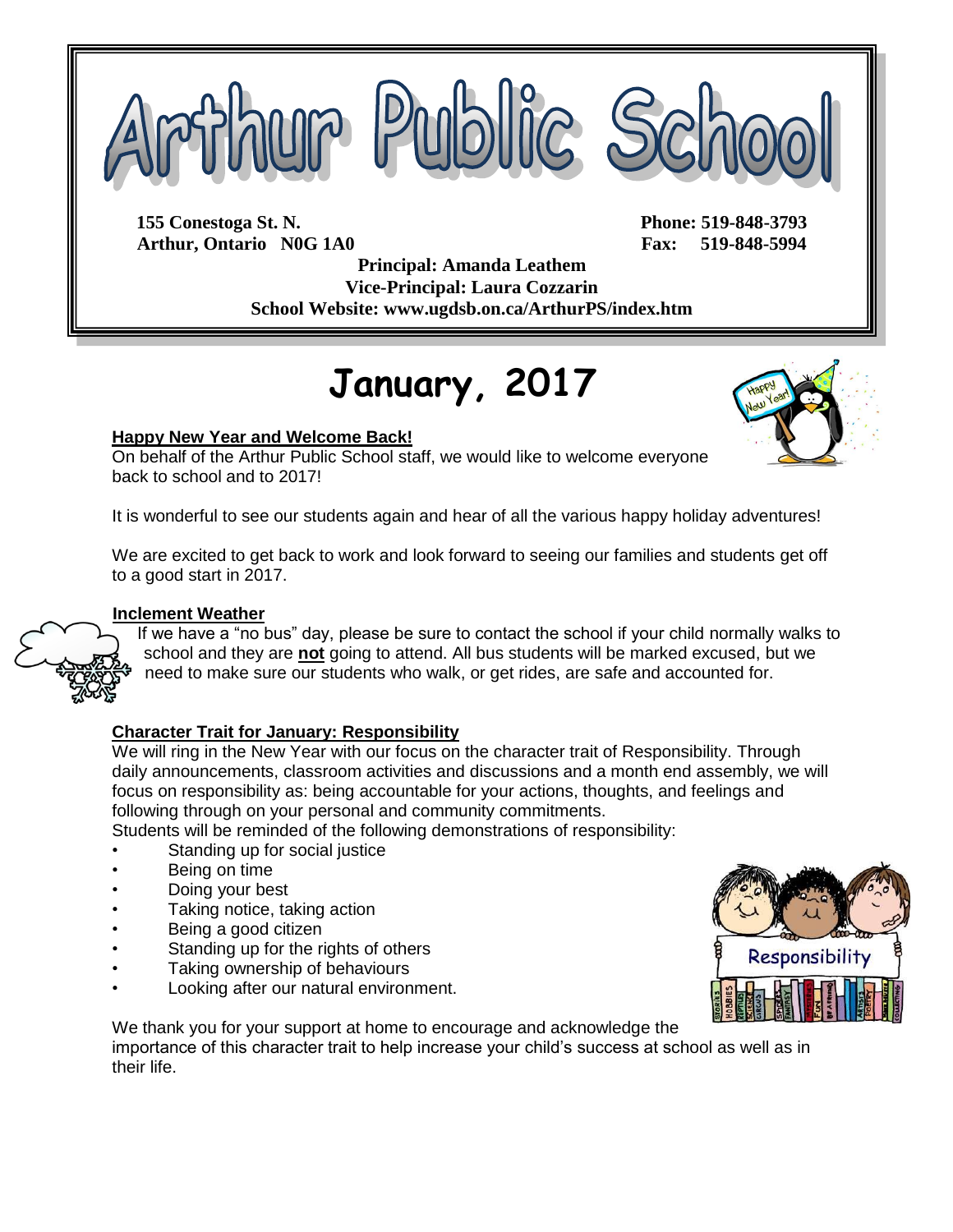### **Cold Weather Reminders**



Please remember that your child is outside during all recess times. It is necessary for students **to dress warmly in layers**. It is important to have snow pants, boots and a couple of pairs of mitts and socks in case something gets wet. Please make sure to label all clothing items that come to school.

Students need time outside to get some fresh air and a bit of exercise so their brains will function at full capacity. Students who are not well enough to go outside for a few minutes are probably not well enough to be at school. If we get into extreme weather conditions,

we will make the decision at school to keep children indoors; however, it will be our goal to give them as much outside time as possible.

### **Annual Christmas Bazaar**

Thanks to everyone for their donations to the Bazaar. The students enjoyed doing some of their Christmas shopping here at school. Thanks to the volunteers who helped with this event.

Over \$700.00 was raised to go toward supporting school programs.

#### **Kindergarten 2017-2018**

Kindergarten registration will be held during the month of January, 2016 for children who were born in 2012 for Senior Kindergarten or in 2013 for Junior Kindergarten. If you have a child, or know of someone who has a child who is eligible please have them call the school. If you will be registering a child please call the school with your address and contact information to receive a registration package for your student early in January. We will need to see and copy your child's birth certificate and immunization record when you register your child. We also require proof of address.

JK registration for all UGDSB elementary schools will take place from January 9 to January 26, 2017. Effective September 2017 there will be a cap on the number of students who can enroll in French Immersion. JK is the only entry point for new students enrolling in French Immersion. All JK French Immersion applications must be submitted before January 26, 2017, in order to be considered 'on time.' **For more information about the JK FI registration and selection process, please visit [www.ugdsb.on.ca/jkfi.](http://www.ugdsb.on.ca/jkfi/)**



### **School Safety Check**

- Please continue to call the office if your child is ill and will be absent.
- Thank you for using Walton Street and the opposite side of Conestoga Street (across from the school) as pick up and drop off locations for your children.
- Parents who are dropping off students at school are asked to drop off their children on Walton Street at the sidewalk that runs alongside the bus lane. Students can walk straight onto the school playground from this access point. Your cooperation is greatly appreciated.
- As slippery driving and snow banks begin to appear, please review safe walking rules with your children. Cross only at the crosswalks and obey all crossing guards.

Thank you for supporting our efforts to ensure student safety. We appreciate you helping our students arrive at school safe and ready to learn.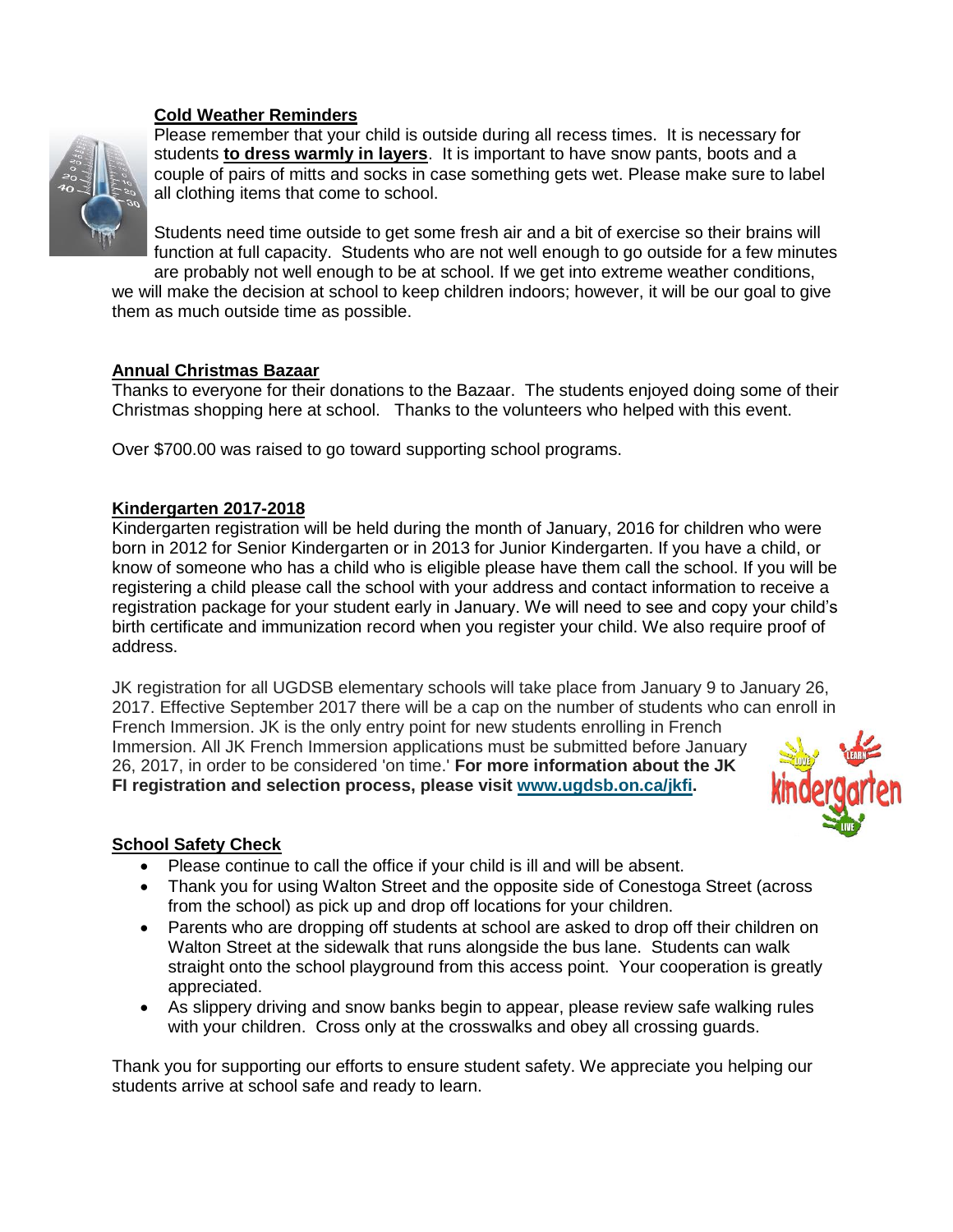### **Grade 8 News**



Our grade eight students will be going to the high school as a class on January 19th. Students will receive course selection paper work, participate in an applied and academic programming activity, learn about Hour Republic (tracking of community service hours) and listen to a former student share "What I wish I knew before coming to high school."

### **Now Hiring!!**

Do you enjoy working with children? Do you like the outdoors? Then we have a job for you!

We continue to look for morning and afternoon supervisors. This is a paid position and a police check is required. We are looking for people to start right after the Christmas Holidays. If interested please contact Mrs. Cozzarin at 519 848-3793 ext 224 or email at

laura.cozzarin@ugdsb.on.ca



## **Arthur Optimist Splash Pad Fundraiser Hockey Game**



Vs.



**Arthur Lions Club** 

**Arthur Optimist Club** 

## **Arthur Community Center** Saturday December 31, 2016 @ 2:00 pm

- O No Entry Fee (donation at the door)
- o Arthur Tykes Game (during first intermission)
- Chuck-A-Puck Contest (during second intermission)
- **Beer Gardens**

\*ALL PROCEEDS WILL GO DIRECTLY TO THE NEW SPLASH PAD TO BE OPEN JULY 1st 2017

> For Info. Contact Andrew Culp (519) 321-9587 andrew culp@hotmail.com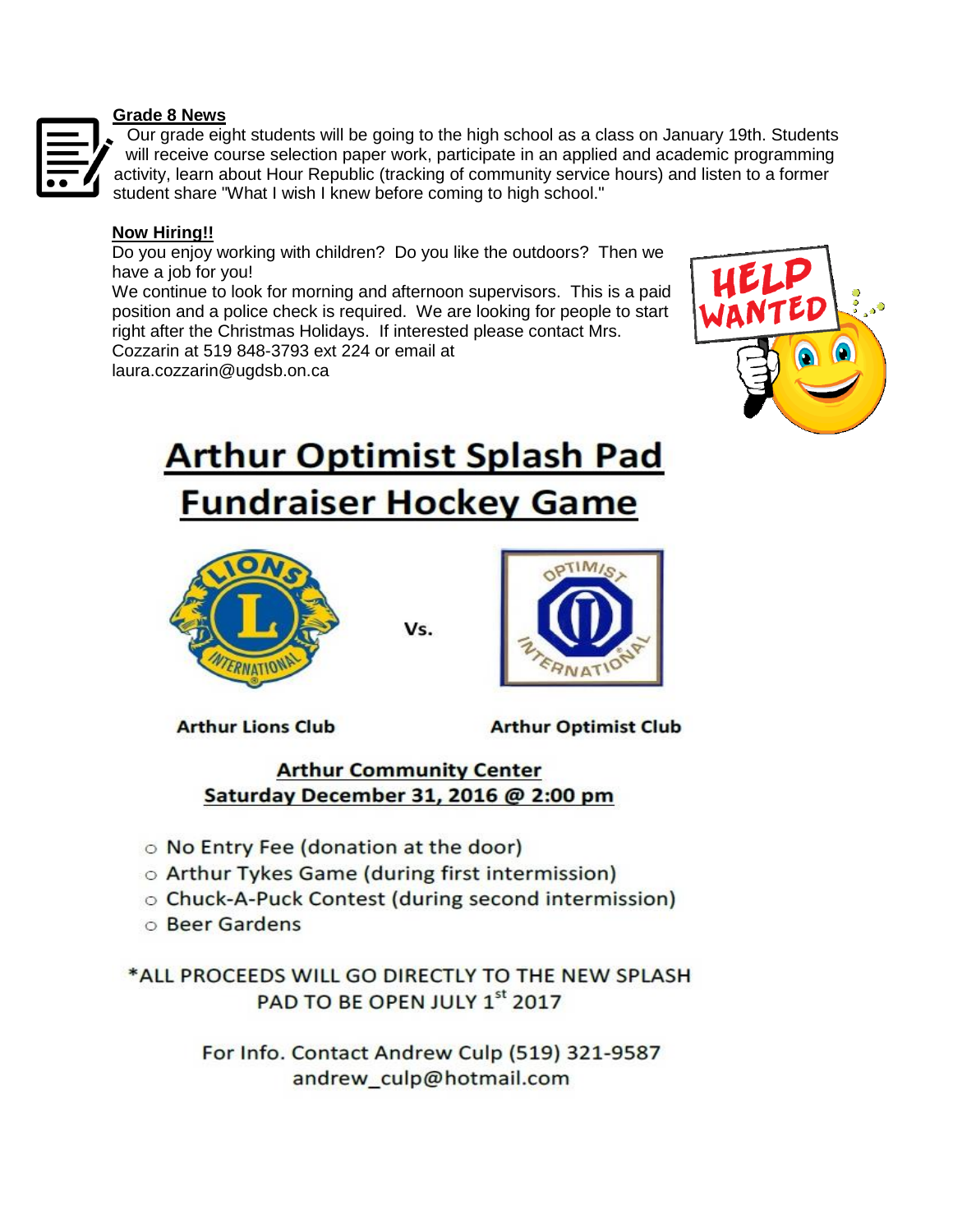## **A Message from the Wellington Dufferin Health Unit**

### **Avoid school suspension by keeping immunization records up-to-date!**

Student's immunization records must be provided to Public Health in order to attend school. In the next few weeks, Public Health will be sending notices to students with incomplete immunization records. Anyone who gets a notice should contact their family doctor so they can update their vaccines, and then report their new vaccines to Public Health.

Report every vaccine to Public Health using one of the following methods:

- Online: Fill in the form at www.immunizewdg.ca
- Email: Send a photo of the immunization record to vaccine.records@wdgpublichealth.ca
- Call: 1-800-265-7293 ext. 4396

If a student is not getting vaccinated for medical reasons, reasons of conscience or religious beliefs, an exemption form must be submitted to Public Health. The forms are available at [www.wdgpublichealth.ca.](http://www.wdgpublichealth.ca/) Public Health is committed to helping students update their vaccination records so they can avoid suspension from school.

## **Talking About Mental Health January 2017 – Nature and Mental Health**

Getting outside makes such a difference to how we all are doing inside. Spending time in nature improves our mental health and well-being. It is a simple way to add some much needed down time from screens. Adding some time in nature is having some much deserved peace and quiet in our busy lives.

If you want your family:

- To be less stressed
- To be happier
- To be more resilient
- To feel better about themselves
- To have increased attention
- To have a better ability to learn

Then GO OUTSIDE! Take your kids outside! Enjoy and be part of nature. If you are not sure where to go, check out the links below for lots of great parks in our area. <http://guelph.ca/living/recreation/parks/>

[http://www.wellington.ca/en/discover/trailsandforests.asp?hdnContent=](http://www.wellington.ca/en/discover/trailsandforests.asp?hdnContent)

<https://www.grandriver.ca/en/grand-river-parks.aspx>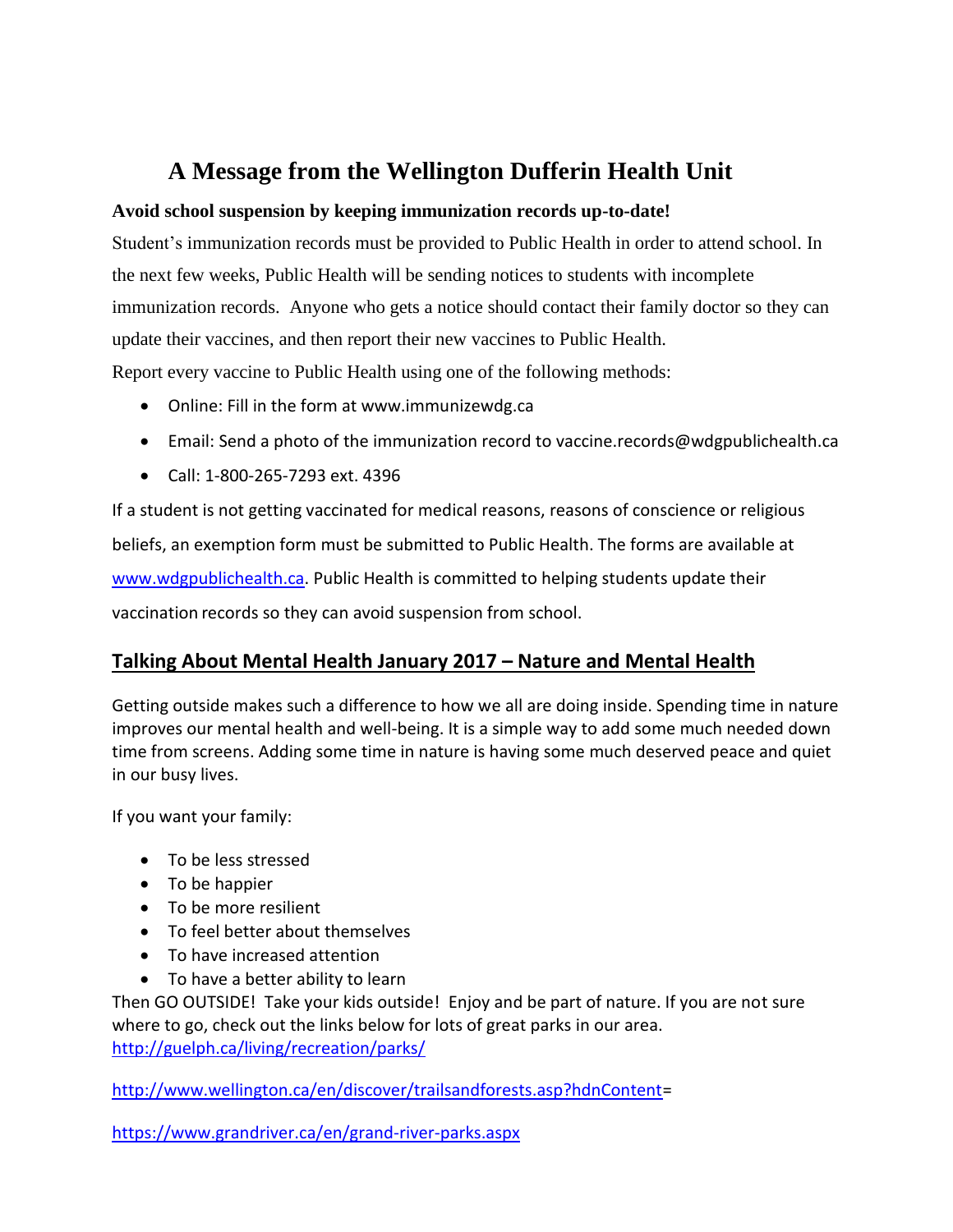*Dr. Lynn Woodford is the Mental Health Lead for the Upper Grand District School Board. Follow me on Twitter @drlynnwoodford.* 

> Monthly Environmental Activities to help celebrate our planet January 5<sup>th</sup> is National Bird Day! *It is vital to teach our children to respect and take care of the environment.*

## **Celebrate the 15th Annual National Bird Day on January 5th!**

*"Nearly 12 percent of the world's 9,800 bird species may face extinction within the next century, including nearly one-third of the world's 330 parrot species. The survival and well-being of the world's birds depends upon public education and support for conservation".*

*"National Bird Day is on January 5 each year, as it's scheduled to coincide with the end of the annual Christmas Bird Count. This count lasts three weeks and is the longest running citizen science survey in the world that helps to monitor the health of our nation's birds." <http://www.nationalbirdday.com/index.php>*

## **Activities to get your kids involved on National Bird Day!**

- Sharpen your senses and take a bird call quiz! *"Fun for fledgling birders and experts alike."*  [http://www.nationalbirdday.com/g\\_birdquiz.php](http://www.nationalbirdday.com/g_birdquiz.php)
- Design a poster for National Bird day that you can put up on the fridge at home.
- Spend the day learning about endangered bird species and find out what you can do to help to keep all birds safe, like Audubons "10 Things You Can Do For Birds". <http://www.audubon.org/magazine/march-april-2013/10-things-you-can-do-birds>
- Go out and count how many birds you can spot and learn to identify the common birds in your neighbourhood. You can use a bird identification guide such as the National Geographic online backyard bird identifier tool. [http://animals.nationalgeographic.com/animals/birding/backyard](http://animals.nationalgeographic.com/animals/birding/backyard-bird-identifier/)[bird-identifier/](http://animals.nationalgeographic.com/animals/birding/backyard-bird-identifier/)
- Design and make bird feeders that you can put up to help feed the birds in your area. <http://frogsandsnailsandpuppydogtail.com/10-bird-feeders-kids-love-to-make/>